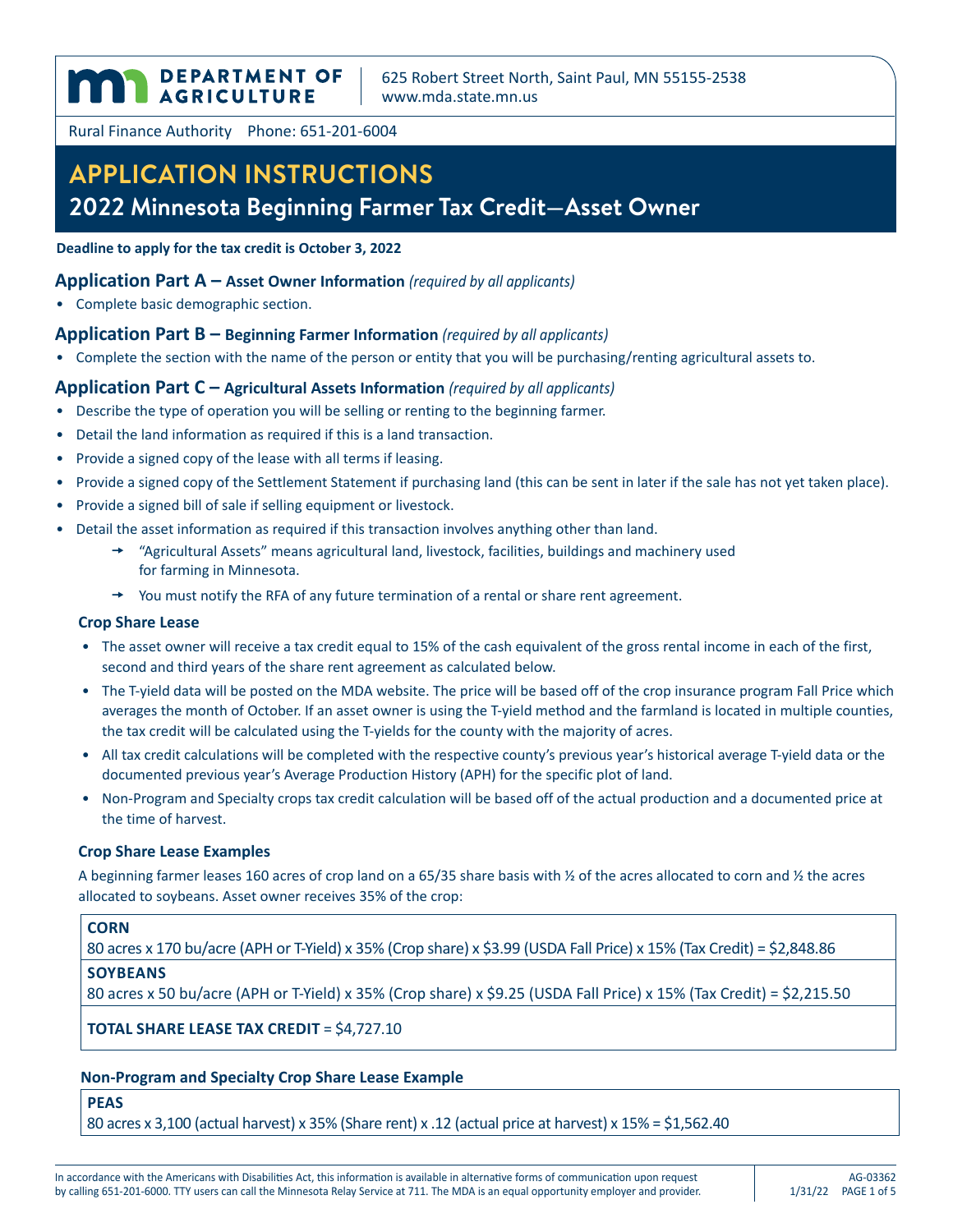## **Application Part D –**

## **Are you or your spouse a family member of the beginning farmer who will be purchasing/renting from you?**

• The transaction taking place must not involve a family member by blood or marriage. "Family member" means a family member within the meaning of the Internal Revenue Service Code, section 267(c)(4). This includes parents, grandparents, brothers, sisters, spouses, children, and grandchildren. Legal Adoption shall be considered in full effect.

## **Application Part E – Purchase/Rental/Lease Agreement Information**

- Include any relevant documentation if completing the application or include with your package you mail to the RFA.
- Sign and date application and submit either via email (preferably) or by printing out

Rural Finance Authority Minnesota Department of Agriculture 625 Robert St. N. St. Paul, MN 55155

| Share Crop Prices for the Beginning Farmer Tax Credit 2022                                                   |              |  |  |  |  |  |  |
|--------------------------------------------------------------------------------------------------------------|--------------|--|--|--|--|--|--|
| We will use the Harvest Price as posted on the RMA site<br>for Minnesota as of December of the previous year |              |  |  |  |  |  |  |
| <b>Commodity</b>                                                                                             | <b>Price</b> |  |  |  |  |  |  |
| Corn                                                                                                         | $5.37$ /bu   |  |  |  |  |  |  |
| Soybean                                                                                                      | 12.30/bu     |  |  |  |  |  |  |
| Wheat (spring)                                                                                               | 9.21/bu      |  |  |  |  |  |  |
| Sunflower (oil)                                                                                              | .316/lb      |  |  |  |  |  |  |
| <b>Organic</b>                                                                                               |              |  |  |  |  |  |  |
| <b>Commodity</b>                                                                                             | <b>Price</b> |  |  |  |  |  |  |
| Corn                                                                                                         | 11.21/bu     |  |  |  |  |  |  |
| Soybean                                                                                                      | 23.36/bu     |  |  |  |  |  |  |
| Wheat (spring)                                                                                               | 19.05/bu     |  |  |  |  |  |  |
| Sunflower (oil)                                                                                              | .575/lb      |  |  |  |  |  |  |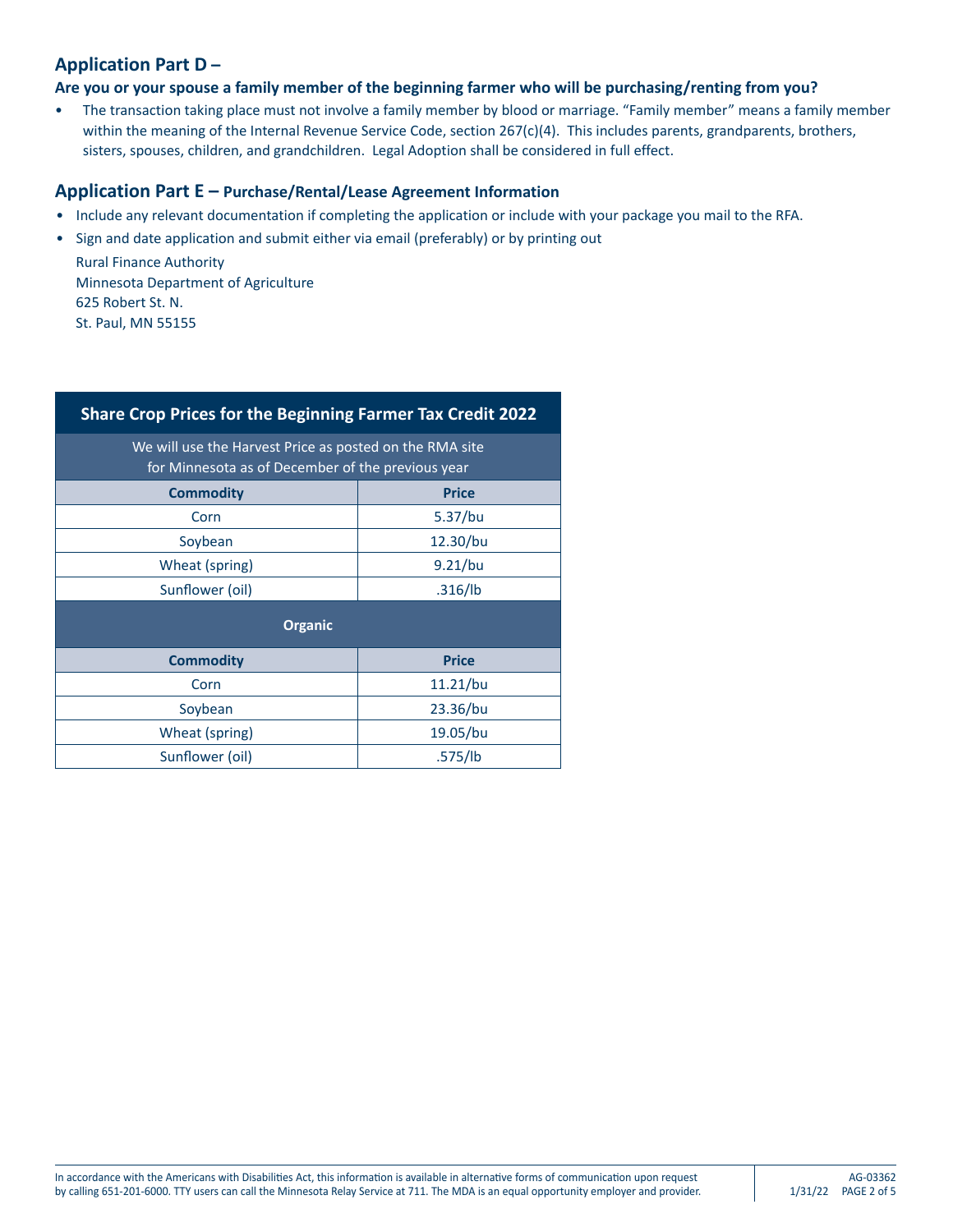625 Robert Street North, Saint Paul, MN 55155-2538 <www.mda.state.mn.us>

Rural Finance Authority Phone: 651-201-6004

**DEPARTMENT OF AGRICULTURE** 

## **APPLICATION 2022 Minnesota Beginning Farmer Tax Credit—Asset Owner**

The data on this form will be used to certify your eligibility in the Beginning Farmer Tax Credit Program as defined by Minnesota Statute 41B.0391 subdivision 1. You are not legally required to provide all of the information on this form, but the Department of Agriculture will only certify the eligibility of asset owners who provide all of the requested information. The information provided on this form will be shared with the Minnesota department of Revenue to validate your tax credit.

## **A Asset Owner Information** *(required by all applicants)*

Mark which form of business describes your operation. The owner of agricultural assets cannot be an equipment dealer, livestock dealer, or a comparable entity engaged in the business of selling agricultural assets for profit. If the asset owner is a grantor trust (flies tax returns with a SSN), complete the application with the individual grantor's name and information. If the asset owner is a non-grantor trust (files tax return with a FEIN), complete the application using the trust's name and information. Names, addresses, and percentages must be provided for credits to be issued. If applying on behalf of one of these entities, provide documentation with the above requested information. Authorization to sign or additional signatures on the application may be required if the entity is a trust.

| $\Box$ Sole Proprietor                                                                                                                   |                                                                                            | $\Box$ Partnership                                                                                                                                | $\Box$ Non-Grantor Trust | <b>Grantor Trust</b> |  |  |  |  |
|------------------------------------------------------------------------------------------------------------------------------------------|--------------------------------------------------------------------------------------------|---------------------------------------------------------------------------------------------------------------------------------------------------|--------------------------|----------------------|--|--|--|--|
| $\Box$ S Corporation                                                                                                                     |                                                                                            | $\Box$ LLC                                                                                                                                        |                          |                      |  |  |  |  |
|                                                                                                                                          |                                                                                            | Name of the sole proprietor or individual grantor of a grantor trust<br>(NOTE: Applicant name must match that of the owner/lessor on the lease.): |                          |                      |  |  |  |  |
|                                                                                                                                          | Business Name as it appears on tax return (Partnership, non-grantor trust, S Corp., LLC.): |                                                                                                                                                   |                          |                      |  |  |  |  |
| Representative/Title:                                                                                                                    |                                                                                            |                                                                                                                                                   |                          |                      |  |  |  |  |
| Address:                                                                                                                                 |                                                                                            |                                                                                                                                                   | City:                    |                      |  |  |  |  |
| State:                                                                                                                                   | Zip:                                                                                       | Phone:                                                                                                                                            | Email:                   |                      |  |  |  |  |
| B                                                                                                                                        | <b>Beginning Farmer Information</b> (required by all applicants)                           |                                                                                                                                                   |                          |                      |  |  |  |  |
| Name:                                                                                                                                    |                                                                                            |                                                                                                                                                   |                          |                      |  |  |  |  |
| Address:                                                                                                                                 |                                                                                            |                                                                                                                                                   |                          |                      |  |  |  |  |
| City:                                                                                                                                    |                                                                                            |                                                                                                                                                   | <b>State</b>             | Zip                  |  |  |  |  |
| Agricultural Assets Information (required by all applicants)<br>$\mathbf{C}$                                                             |                                                                                            |                                                                                                                                                   |                          |                      |  |  |  |  |
| Describe the type of operation you will sell/rent to the beginning farmer if it is a land transaction.                                   |                                                                                            |                                                                                                                                                   |                          |                      |  |  |  |  |
|                                                                                                                                          |                                                                                            |                                                                                                                                                   |                          |                      |  |  |  |  |
|                                                                                                                                          |                                                                                            |                                                                                                                                                   |                          |                      |  |  |  |  |
|                                                                                                                                          |                                                                                            |                                                                                                                                                   |                          |                      |  |  |  |  |
|                                                                                                                                          |                                                                                            |                                                                                                                                                   |                          |                      |  |  |  |  |
|                                                                                                                                          |                                                                                            |                                                                                                                                                   |                          |                      |  |  |  |  |
| In accordance with the Americans with Disabilities Act, this information is available in alternative forms of communication upon request |                                                                                            |                                                                                                                                                   |                          |                      |  |  |  |  |
|                                                                                                                                          |                                                                                            |                                                                                                                                                   |                          | AG-03362             |  |  |  |  |

by calling 651-201-6000. TTY users can call the Minnesota Relay Service at 711. The MDA is an equal opportunity employer and provider.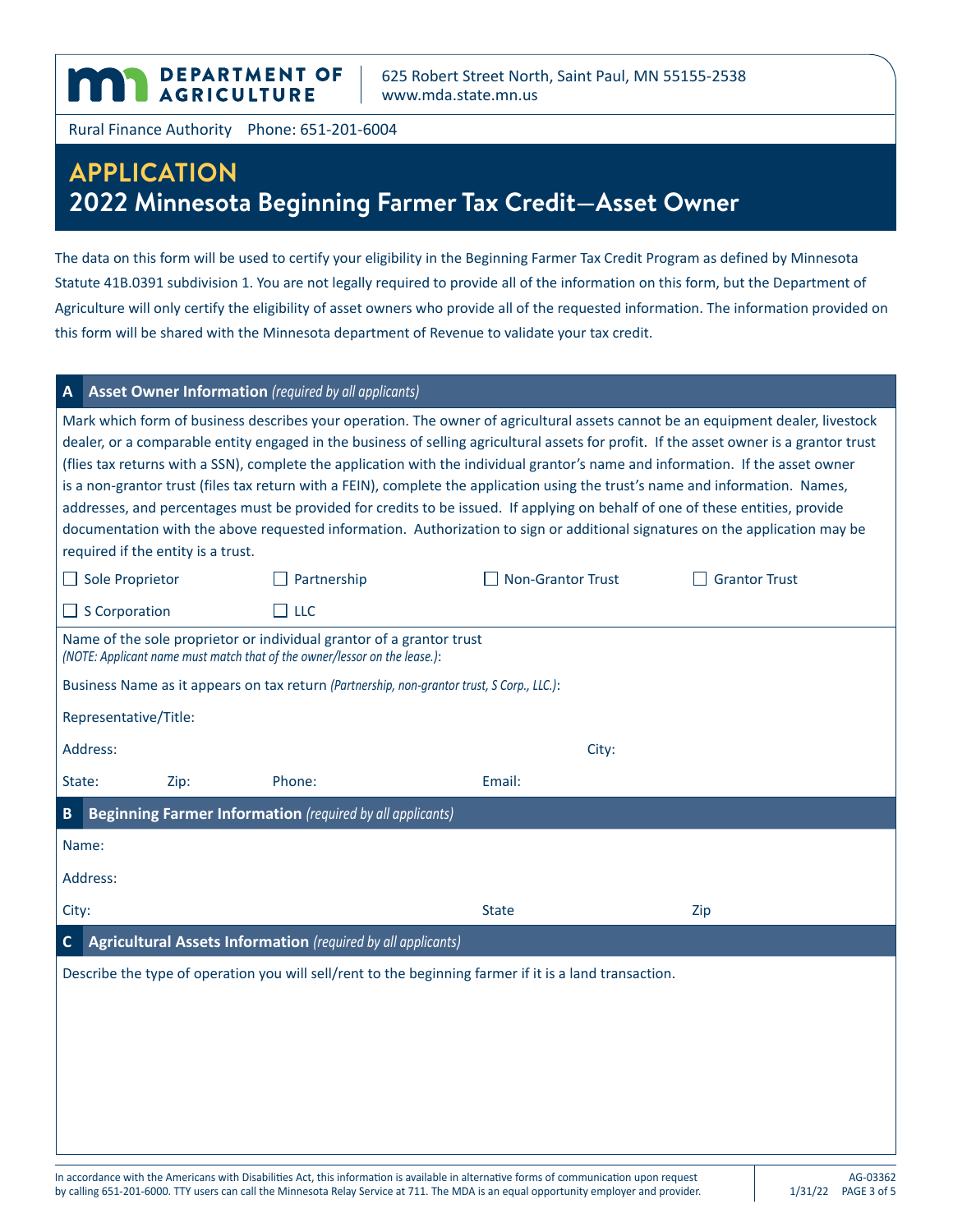| Legal description of the land you will sell/rent to the beginning farmer (5% tax credit for sale or 10% tax credit for lease). |                                                                                                                                                 |                                          |                               |                                 |                                              |       |                                   |                        |                               |                               |
|--------------------------------------------------------------------------------------------------------------------------------|-------------------------------------------------------------------------------------------------------------------------------------------------|------------------------------------------|-------------------------------|---------------------------------|----------------------------------------------|-------|-----------------------------------|------------------------|-------------------------------|-------------------------------|
| County                                                                                                                         | $#$ of<br>Acres                                                                                                                                 | Section/Sub-Section<br>(eg.1 1/2-NW 1/4) |                               | Township                        |                                              | Range | <b>Dollar</b><br>Amount           | Tax<br>Credit<br>$\%$  | <b>Total Tax</b><br>Credit \$ |                               |
|                                                                                                                                |                                                                                                                                                 |                                          |                               |                                 |                                              |       |                                   |                        |                               |                               |
|                                                                                                                                |                                                                                                                                                 |                                          |                               |                                 |                                              |       |                                   |                        |                               |                               |
|                                                                                                                                |                                                                                                                                                 |                                          |                               |                                 |                                              |       |                                   |                        |                               |                               |
|                                                                                                                                | Description of the Agricultural Asset you are selling/renting (complete applicable fields; 5% tax credit for sale or 10% tax credit for lease). |                                          |                               |                                 |                                              |       |                                   |                        |                               |                               |
| Description                                                                                                                    |                                                                                                                                                 | # of<br><b>Assets</b>                    | Make/Model (If<br>Applicable) |                                 | <b>Dollar Amount</b>                         |       | <b>Tax</b><br>Credit %            |                        | <b>Total Tax</b><br>Credit \$ |                               |
|                                                                                                                                |                                                                                                                                                 |                                          |                               |                                 |                                              |       |                                   |                        |                               |                               |
|                                                                                                                                |                                                                                                                                                 |                                          |                               |                                 |                                              |       |                                   |                        |                               |                               |
|                                                                                                                                |                                                                                                                                                 |                                          |                               |                                 |                                              |       |                                   |                        |                               |                               |
|                                                                                                                                |                                                                                                                                                 |                                          |                               |                                 |                                              |       |                                   |                        |                               |                               |
|                                                                                                                                |                                                                                                                                                 |                                          |                               |                                 |                                              |       |                                   |                        |                               |                               |
|                                                                                                                                |                                                                                                                                                 |                                          |                               |                                 |                                              |       |                                   |                        |                               |                               |
| Crop Share Lease Information<br><b>Program Crop Calculation Table</b>                                                          |                                                                                                                                                 |                                          |                               |                                 |                                              |       |                                   |                        |                               |                               |
|                                                                                                                                | Crop/County                                                                                                                                     |                                          | Acres                         | <b>APH or</b><br><b>T-Yield</b> | <b>Asset Owner's</b><br><b>Share Basis %</b> |       | <b>USDA Fall</b><br>Price         | <b>Tax</b><br>Credit % |                               | <b>Total Tax</b><br>Credit \$ |
|                                                                                                                                |                                                                                                                                                 |                                          |                               |                                 |                                              |       |                                   | 15                     |                               |                               |
|                                                                                                                                |                                                                                                                                                 |                                          |                               |                                 |                                              |       |                                   | 15                     |                               |                               |
|                                                                                                                                |                                                                                                                                                 |                                          |                               |                                 |                                              |       |                                   | 15                     |                               |                               |
|                                                                                                                                |                                                                                                                                                 |                                          |                               |                                 |                                              |       |                                   | 15                     |                               |                               |
| Non-Program or Specialty Crop Table                                                                                            |                                                                                                                                                 |                                          |                               |                                 |                                              |       |                                   |                        |                               |                               |
|                                                                                                                                | Crop/ County                                                                                                                                    |                                          | Acres                         | Actual<br><b>Harvest</b>        | <b>Asset Owner's</b><br><b>Share Basis %</b> |       | <b>Actual Price</b><br>at Harvest | Tax<br>Credit %        |                               | <b>Total Tax</b><br>Credit \$ |
|                                                                                                                                |                                                                                                                                                 |                                          |                               |                                 |                                              |       |                                   | 15                     |                               |                               |
|                                                                                                                                |                                                                                                                                                 |                                          |                               |                                 |                                              |       |                                   | 15                     |                               |                               |
|                                                                                                                                |                                                                                                                                                 |                                          |                               |                                 |                                              |       |                                   | 15                     |                               |                               |
|                                                                                                                                |                                                                                                                                                 |                                          |                               |                                 |                                              |       |                                   | 15                     |                               |                               |